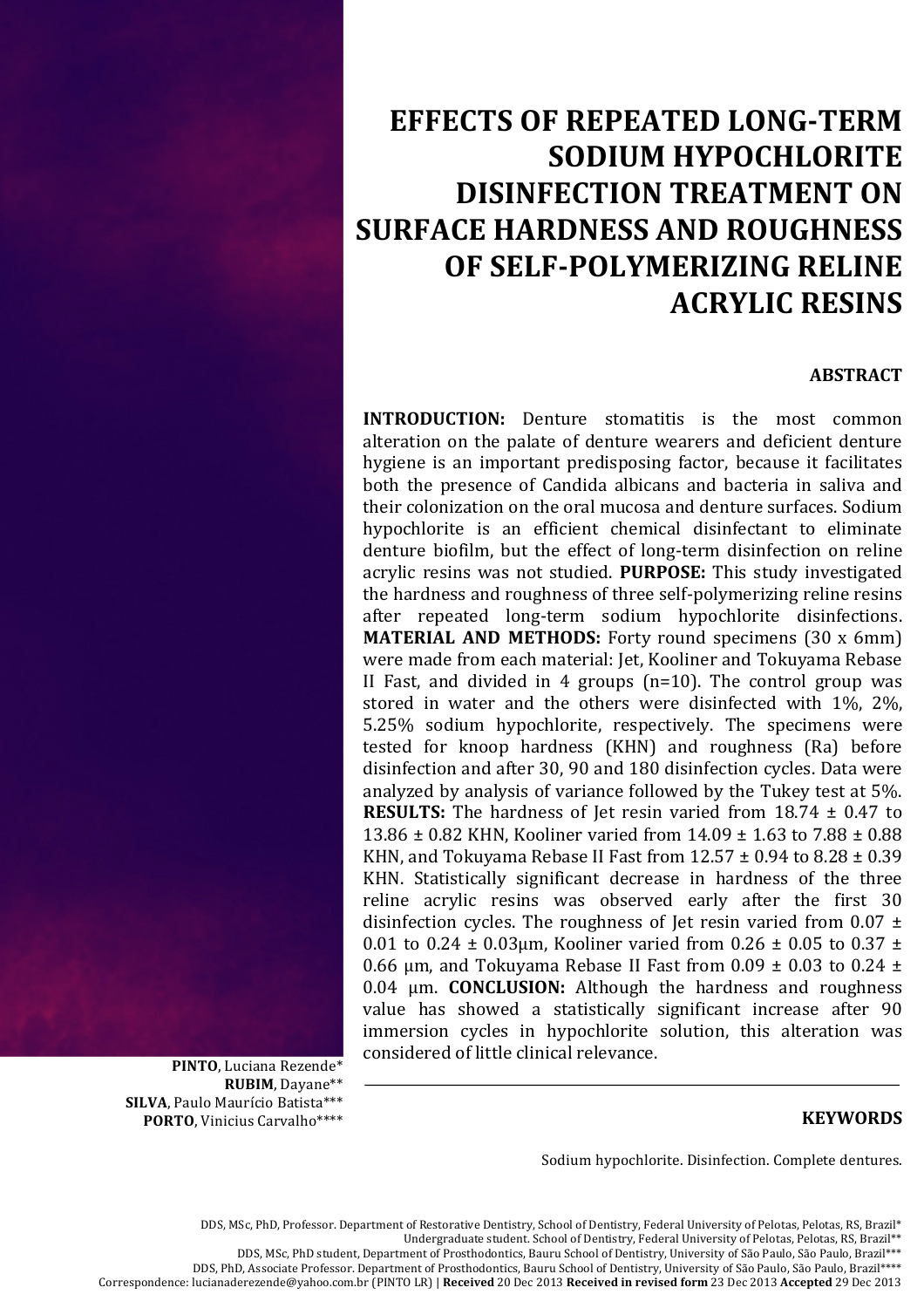#### **INTRODUCTION**

The use of complete dentures over the time carries normally tissue changes, causing denture mismatch which in most of cases indicates the necessity of reline by means of the use of hard or soft denture reline acrylics. The laboratory reline materials involve an extra patient visit as well as a laboratory fee. and involves the patient living without their denture for a period of time<sup>1</sup>. The direct relining of the denture bases in the mouth with self-polymerizing acrylic resins, is not only faster than laboratory-processed reline systems, but can also reproduce the morphologic features of oral soft tissue directly on the denture base<sup>2</sup>.

After relining, adjustments and polishing procedures are often required in order to provide better conditions of denture fit in relation to the alveolar bone. Polishing techniques produce differences in surface topography and affect the adhesion of microorganisms on the surface, with higher number of cells retained on rougher surfaces, creating an environment favorable for disease development.<sup>3-4-5.</sup>

Denture stomatitis is the most common alteration on the palate of denture wearers. Many factors can be associated with denture stomatitis, but oral and denture hygiene seem to be the most relevant. Deficient oral and denture hygiene is an important pre-disposing factor, because it facilitates both the presence of Candida albicans and bacteria in saliva and their colonization on the oral mucosa and dentures surfaces. 6-7.

Studies in the literature show many chemical procedures that may be used for denture biofilm control. Some authors emphasized the use of oral hygiene products to decrease the quantity of microorganisms on the denture surface  $8-9-10$ , but others consider that microorganisms can and do penetrate into the acrylic resin. Thus, it becomes important to ensure that disinfection procedures, using immersion disinfectant solutions, should effectively disinfect not only the external surface of the denture, but the interior of the dentures as well $11-12$ .

The hypochlorite is the oldest and most used chlorine compound in the field of chemical disinfection. They are powerful germicides, broad-spectrum antimicrobial agents, not harmful to humans at marketed concentrations without harmful residue or solution discoloration, because they are easy to use and more economical<sup>13</sup>.

In dentistry, these solutions were introduced as antiseptics in 1835 and may be used at a concentration of 5.25%, which is a combination of chlorine activated with strong bases, or in lower concentrations of 2%, 1% or even diluted 0.5%. The immersion time is variable, according to the concentration used, it can vary between 5 and 30 minutes and is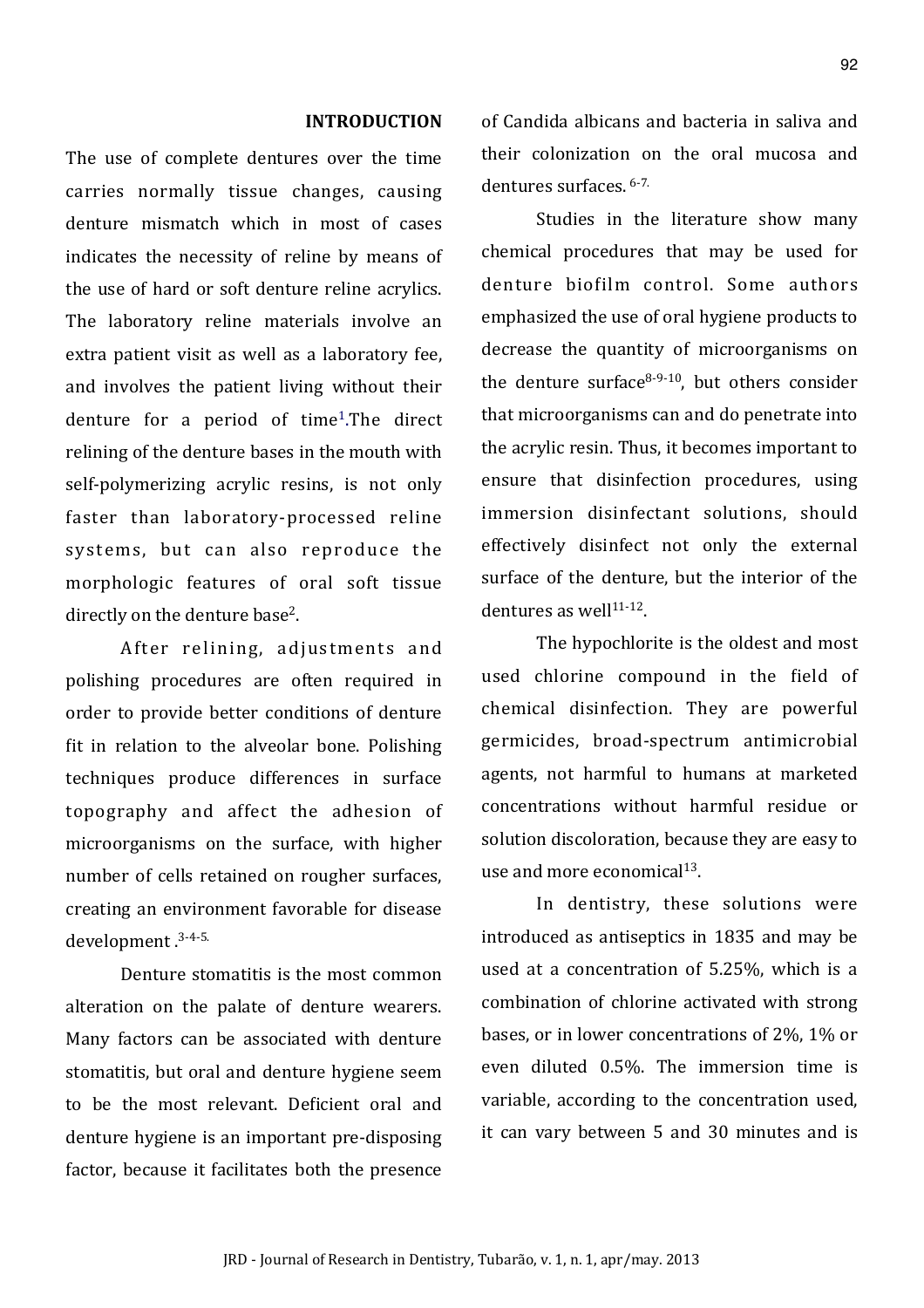not recommended to exceed more than  $30$ minutes<sup>14</sup>

When the immersion procedure is used. the choice of disinfectant should be made with regard to its effectiveness in inactivating microorganisms without any adverse effects on the denture materials. Few studies were found in the literature correlating the action of disinfectant solutions on the mechanical properties of heat-polymerized acrylic resins<sup>15-16-17</sup>, acrylic resin denture teeth<sup>15,18</sup> and reline acrylic  $resins^{19}$ , but few of these studies evaluated the effect after repeated long-term chemical disinfections<sup>20-21</sup>.

An important property, which turns possible the use of acrylics like denture base is their hardness, supporting adverse conditions present in the oral cavity like occlusion forces. Other characteristic that is taken into account in dental materials is their roughness, related to increase the adhesion of microorganism. It is established that in front of material roughness below  $0,2\mu$ m, a significant decrease in bacterial adhesion could be expected<sup>3</sup>. Many authors show the effect of a implementation of a protocol of cleanness in denture wearers using chemical solutions or microwave in soft denture reline  $\arctan(10,12)$ , but not much is known about negative effects on hard denture reline acrylics. Measurements of acrylic hardness will indicate us the possibility of degradation of polymeric matrix which will produce decrease on acrylic hardness,

increasing the possibility of fracture and diminishing the longevity of the denture base<sup>22</sup> whereas surface roughness could predict an increase in microorganism retention on the acrylic surface.

Therefore, the effects of long-term immersion in the sodium hypochlorite solution and water on hardness and roughness of relining acrylic resins are topics for investigation. There is no evidence in the literature that successive disinfection cycles could alter surface of acrylic resin. Many other studies showed that there is a necessity to investigate long period of immersion in disinfectant solutions to confirm if this repeated procedure is really secure<sup>16,23-24</sup>. Thus, the aim of this study was to investigate the effect of long-term sodium hypochlorite disinfection solution and water immersion on the hardness and roughness of three reline acrylic resins. The hypothesis to be tested was that all solutions studied could cause adverse effect on the hardness and roughness of reline materials.

#### **MATERIAL-AND-METHODS**

Three self-polymerizing acrylic resins used to relines were evaluated. The names of the resins, manufacturers and powder/liquid ratios are presented in Table 1.

Forty specimens of each resin were produced in molds prepared by the investment of plastic discs (30mmX6mm) in silicone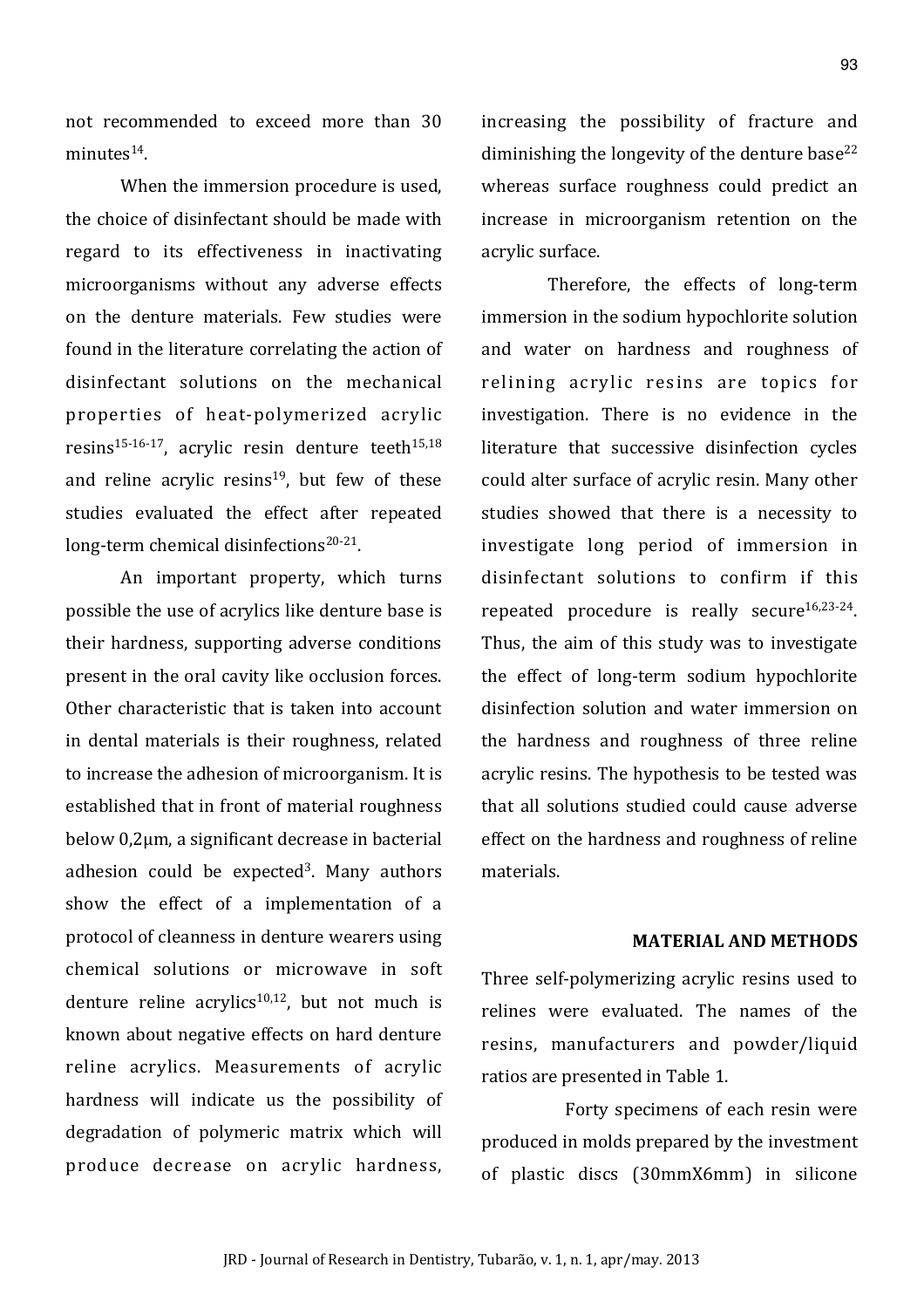rubber (Zetalabor Hard 85 shore-A, Zhermack, Rovigo, Italy), further supported by dental stone (Gesso Pedra Herodent - Vigodent S/A Ind. e Com., Rio de Janeiro, RJ, Brazil) within the flask (Mac Artigos odontológicos e prótese Ind. e Com. LTDA, São Paulo, SP, Brazil). The liquid/powder ratio of the polymer dough for all materials was mixed according to the manufacturers' instructions (Table 1), inserted

into the molds, and packed under 0.5kgf pressure, during 10 minutes until complete polymerization. Any flash and excess was removed by polishing both sides of specimens using progressively finer grades of silicon carbide paper (320, 600, 1.200) and polished with felt paper wet by diamond (Extec Corp., Enfield, USA) to obtain a smooth flat surface.

|                |              | Composition |                                              |                        |  |
|----------------|--------------|-------------|----------------------------------------------|------------------------|--|
| Brand name     | Liquid       | Powder      | Manufacturer                                 | Liquid ratio( $g/ml$ ) |  |
| Jet            | <b>PMMA</b>  | <b>PMMA</b> | A.O. Clássico Ltda, São Paulo,<br>SP, Brazil | 16/8                   |  |
| Kooliner       | <b>IBMA</b>  | <b>PEMA</b> | GC América Inc. ALSIP, IL,<br><b>USA</b>     | 30/12                  |  |
| Tokuyama       | MAOP and     | <b>PEMA</b> | Tokuyama Dental                              | 18/12                  |  |
| Rebase II Fast | $1.6 - HDMA$ |             | Corporation, Tokyo, Japan                    |                        |  |

Table 1. Self polymerizing reline resins tested.

IBMA=isobutyl methacrylate; PEMA=poly(ethyl methacrylate); PMMA=polymethyl methacrylate; MAOP=ß-methacryloyl oxyethyl propionate; 1,6-HDMA=1,6-hexanediol dimethacrylate.

After polishing, all the specimens were numbered, to allow comparisons during the study, and one of the specimens side was marked to indicate the side used for hardness test. The other side, without mark was used for roughness test.

Before initial hardness and roughness test, specimens were stored in distilled water at 37 $\degree$ C for 48  $\pm$  2 hours according to ADA (American Dental Association, 1975) and ISO (International Organization for Standardization Specification 1567, 1988) specifications. Thereafter, an initial hardness value of each specimen was measured using a Knoop Hardness Tester (HMV-2000/ Shimadzu Corporation, Japan). The test involved the use of a lozenge pyramid- baseshaped diamond indenter point; a 30-gf load for 30-second. Four indentations were made at different points on each specimen, and the means of individual specimens were calculated.

The surface roughness (Ra, µm) was analyzed with a surface roughness profilometer (Hommel Tester T 1000 basic; Hommelwerke GmbH, ref. # 240851, Schwenningen, Germany) with a diamond spherical stylus end, that touches the surface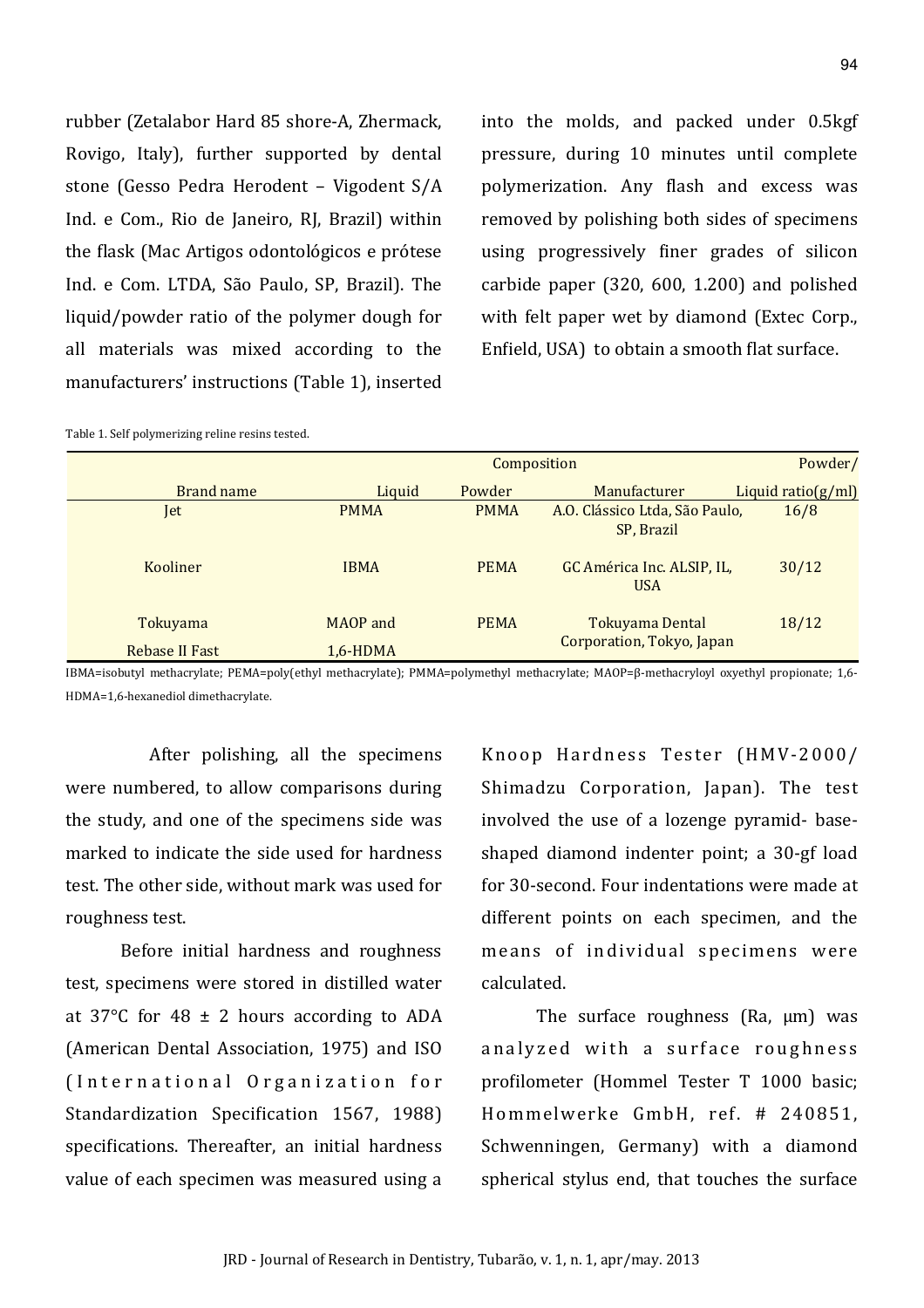connected to a unit that processes and analyzes the information by the software (Turbo Datawin-NT Version 1.34, Copwright © 2001). The measurements were obtained by the analyzing tip of the profilometer: skimming in a line  $4.80$ mm of the surface

The specimens of each resin were divided randomly into 4 groups  $(n=10)$  for immersion in one of the following solutions: water (control group); 1% sodium hypochlorite (H1%) (Pharmácia Specífica Manipulação de Fórmulas, Bauru, SP, Brazil); 2% sodium hypochlorite (H2%) (Pharmácia Specífica Manipulação de Fórmulas, Bauru, SP, Brazil); 5.25% sodium hypochlorite (H5.25%) (Pharmácia Specífica Manipulação de Fórmulas, Bauru, SP, Brazil). The disinfection protocol used for each solution, followed those of studies already published in literature, which demonstrated the effectiveness of disinfection according to concentration and immersion time<sup>21</sup>. For Groups  $H1\%$ , a protocol of immersion for 10 minutes, and for Groups H2% and H5,25% immersion for 5 minutes was adopted.

Both for the hardness and roughness test, the specimens were divided in four quadrants, totalizing 4 measures for each specimen. The measurements were made randomly on the surface of each quadrant before disinfection and after 30 and 90 disinfection cycles in order to obtain comparison parameters between different evaluation intervals, to allow comparisons throughout the study period.

Statistical analysis of the data was performed using factorial scheme (4 solutions) X 3 evaluation interval) and the means were analyzed by two-way analysis of variance (ANOVA) and Tukey test to determine differences in effect of disinfectant solutions on the relining acrylic resin studied. Statistical analyses were conducted at 95% confidence level.

## **RESULTS**

Analysis by two-way ANOVA indicated that the solutions and evaluation intervals showed statistically significant differences (p<0.05) for all resins studied.

According to the data contained in Table 2, it was observed that immersion in water caused a decrease in hardness values of specimens of three reline materials studied, and so did the solutions used for disinfection.

Analyzing each material alone, it can be noted that when subjected to disinfection with 1% and 2% sodium hypochlorite, Jet and Tokuyama Rebase II Fast specimens showed a significant decrease in mean hardness values in the 30-cycle disinfection protocol, but in subsequent assessments, these values remained unchanged. When these specimens were disinfected with 5.25% sodium hypochlorite significant continuous decreasing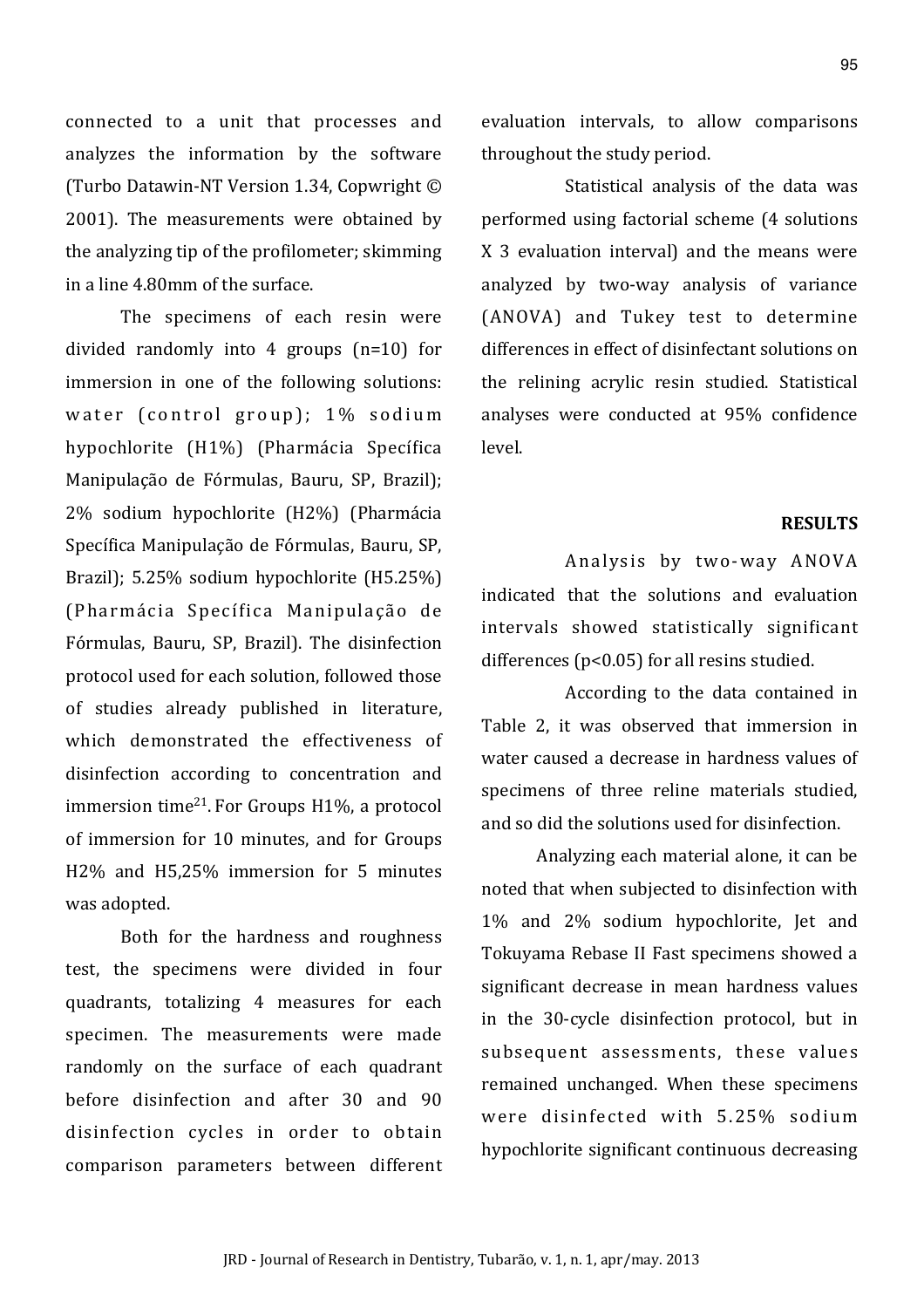in hardness values was noted until the last evaluation period.

| <b>Material</b>                          | <b>Solution</b>    | <b>48 hours</b><br>$37 \pm 2$ °C<br><b>Water</b> | <b>1-30 Disinfection</b><br>cycles | 31-90 Disinfection<br>cycles |
|------------------------------------------|--------------------|--------------------------------------------------|------------------------------------|------------------------------|
|                                          | <b>Water alone</b> | $18,05 \pm 1,45^{\underline{a}}$                 | $14,87 \pm 0,56$ b                 | $14,30 \pm 1,10$ b           |
|                                          | H 1%               | $18,21 \pm 1,76$ <sup>a</sup>                    | $14,34 \pm 0,75$ b                 | $15,22 \pm 0,72$ b           |
| <b>JET</b>                               | H 2%               | $17,65 \pm 1,63$ <sup>a</sup>                    | $14,29 \pm 0,62b$                  | $14,23 \pm 0,84$ b           |
|                                          | H 5,25%            | $18,74 \pm 0,47^{\underline{a}}$                 | $13,86 \pm 0,82b$                  | $15,11 \pm 1,08$ c           |
|                                          | <b>Water alone</b> | $14,09 \pm 1,63$ <sup>a</sup>                    | $9,90 \pm 1,03b$                   | $10,13 \pm 0,89$ b           |
|                                          | H 1%               | $12,74 \pm 1,06^{\underline{a}}$                 | $8,96 \pm 0,53b$                   | $7,88 \pm 0,96$ c            |
| <b>KOOLINER</b>                          | H 2%               | $11,9 \pm 1,06^{\underline{a}}$                  | $9,91 \pm 0,53b$                   | $8,13 \pm 0,96$ c            |
|                                          | H 5,25%            | $12,99 \pm 0,96^{\underline{a}}$                 | $9,15 \pm 0,83b$                   | $8,92 \pm 0,70$ b            |
|                                          | <b>Water alone</b> | $12,57 \pm 0.94^{\underline{a}}$                 | $9,45 \pm 0,26b$                   | $9,91 \pm 0,74$ b            |
|                                          | H 1%               | $12,54 \pm 0,80^{\underline{a}}$                 | $9,07 \pm 0,12b$                   | $8,91 \pm 0,79$ b            |
| <b>TOKUYAMA REBASE</b><br><b>II FAST</b> | H 2%               | $11,66 \pm 0.58$ <sup>a</sup>                    | $9,06 \pm 0,32b$                   | $9,15 \pm 0,37$ b            |
|                                          | H 5,25%            | $11,27 \pm 0,41^{\underline{a}}$                 | $8,28 \pm 0,39b$                   | $9,60 \pm 0,60$ c            |

Table 2. Effect of disinfection and water immersion on Hardness (KHN) of Materials.

Values are means ± standard deviations. Horizontally, means with the same letter were not significantly different from each other at p=0.05 level. No comparison was made among materials and solutions.

Kooliner specimens showed a significant decrease in hardness after 30 disinfection cycles, irrespective of the disinfectant solution used. However, the effect of the solutions was different;  $1\%$  and  $2\%$ sodium hypochlorite caused significant decrease in hardness after 30 disinfection cycles, whereas for  $5.25\%$  sodium hypochlorite values were unchanged after 30 cycles.

It can be seen from Table 3 that at the end of this study, water promoted significant ( $p < 0.05$ ) increase in roughness, only for Jet and Tokuyama Rebase II Fast specimens.

Jet specimens disinfected with  $1\%$  and 2% sodium hypochlorite showed continuous roughness increase during the evaluated period while 5,25% sodium hypochlorite promoted roughness increase after 90 disinfection cycles.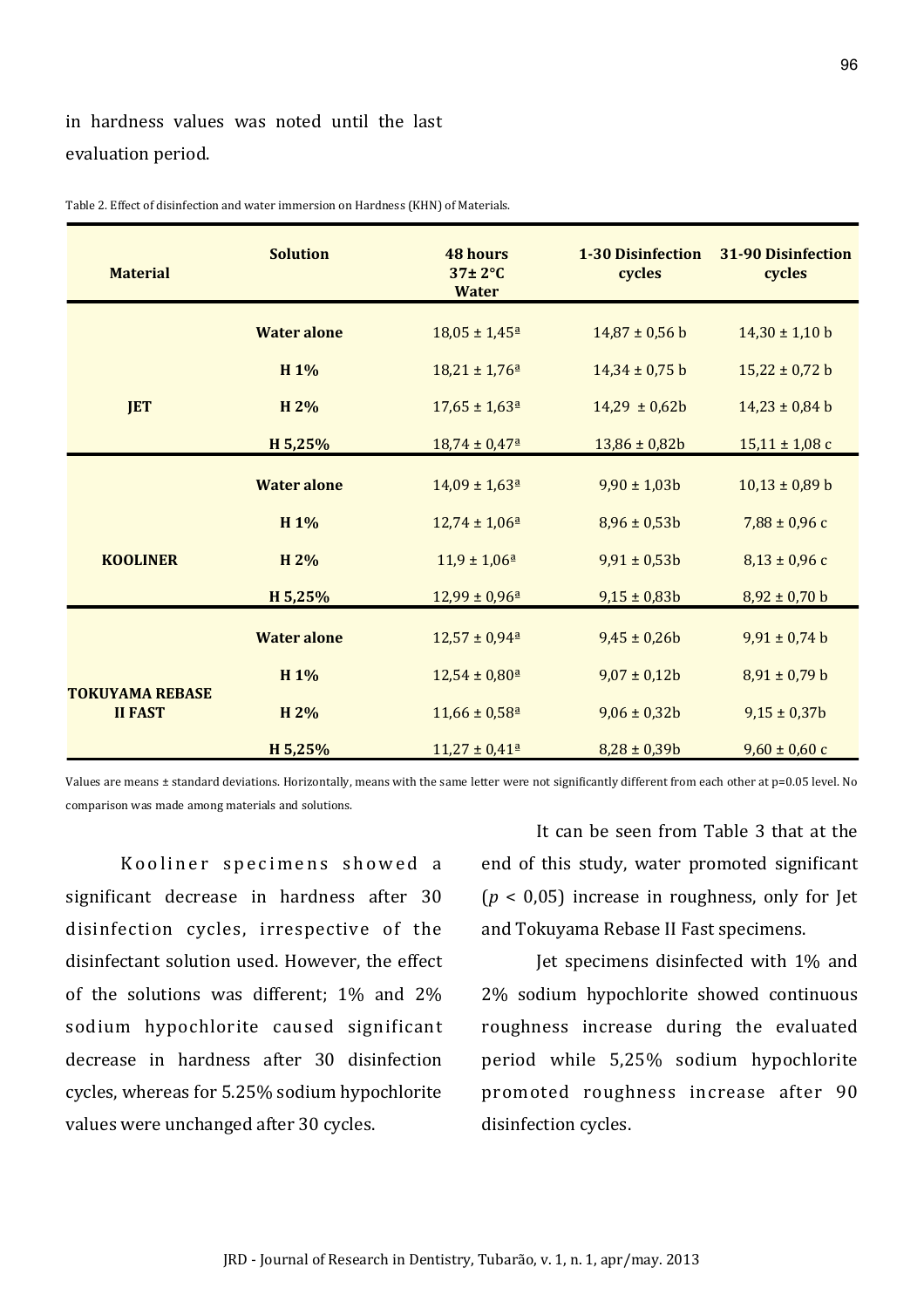Table 3. Effect of disinfection and water immersion on Roughness (Ra um) of Materials.

| <b>Material</b>                          | <b>Solution</b>    | <b>48 hours</b><br>$37\pm2$ °C<br><b>Water</b> | cycles             | 1-30 Disinfection 31-90 Disinfection<br>cycles |
|------------------------------------------|--------------------|------------------------------------------------|--------------------|------------------------------------------------|
|                                          | <b>Water alone</b> | $0.08 \pm 0.04$ b                              | $0,12 \pm 0,03$ a  | $0,12 \pm 0,02$ a                              |
|                                          | H 1%               | $0,08 \pm 0,02$ c                              | $0,13 \pm 0,02$ b  | $0,24 \pm 0,03$ a                              |
| <b>JET</b>                               | H 2%               | $0.07 \pm 0.01$ c                              | $0,12 \pm 0,03$ b  | $0,19 \pm 0,03$ a                              |
|                                          | H 5,25%            | $0,09 \pm 0,03$ b                              | $0,11 \pm 0,03$ b  | $0,19 \pm 0,03$ a                              |
|                                          | <b>Water alone</b> | $0,36 \pm 0,08$ a                              | $0,34 \pm 0,04$ a  | $0,34 \pm 0,06$ a                              |
|                                          | H 1%               | $0,29 \pm 0,07$ a                              | $0,31 \pm 0,07$ a  | $0,37 \pm 0,06$ a                              |
| <b>KOOLINER</b>                          | H 2%               | $0,36 \pm 0,07$ a                              | $0,26 \pm 0,05$ b  | $0,29 \pm 0,04$ b                              |
|                                          | H 5,25%            | $0,31 \pm 0,09$ a                              | $0,31 \pm 0,08$ a  | $0,33 \pm 0,07$ a                              |
|                                          | <b>Water alone</b> | $0.09 \pm 0.03 b$                              | $0,12 \pm 0,03$ ba | $0,11 \pm 0,01$ a                              |
|                                          | H 1%               | $0,10 \pm 0,02$ b                              | $0,11 \pm 0,03$ b  | $0,24 \pm 0,04$ a                              |
| <b>TOKUYAMA</b><br><b>REBASE II FAST</b> | H 2%               | $0,15 \pm 0,05$ ab                             | $0,11 \pm 0,02 b$  | $0,16 \pm 0,01$ a                              |
|                                          | H 5,25%            | $0,13 \pm 0,04$ b                              | $0,12 \pm 0,04$ b  | $0,18 \pm 0,04$ a                              |

Values are means ± standard deviations. Horizontally, means with the same letter were not significantly different from each other at p=0.05 level. No comparison was made among materials and solutions.

## **DISCUSSION**

Kooliner specimens did not present roughness changes, except for specimens disinfected with  $2\%$  sodium hypochlorite. These specimens showed roughness increase after 30 disinfection cycles but the roughness values remained unchanged after 90 disinfection cycles.

All sodium hypochlorite concentration caused roughness increase in Tokuyama Rebase II Fast specimens after 90 disinfection cycles.

The present study evaluated the effect of disinfectant solutions and water on the hardness and roughness of reline acrylic resins after long-term immersion. Data obtained under the present conditions confirmed the hypothesis that the hardness and roughness of reline materials could be affected by the type of disinfectant and the time of storage in water.

Table 3 shows a significant decrease in hardness levels independently of the disinfectant solution used or water as control.

Compared with heat-cured or lightcured resins, self-polymerizing acrylic resin has a higher level of residual monomers.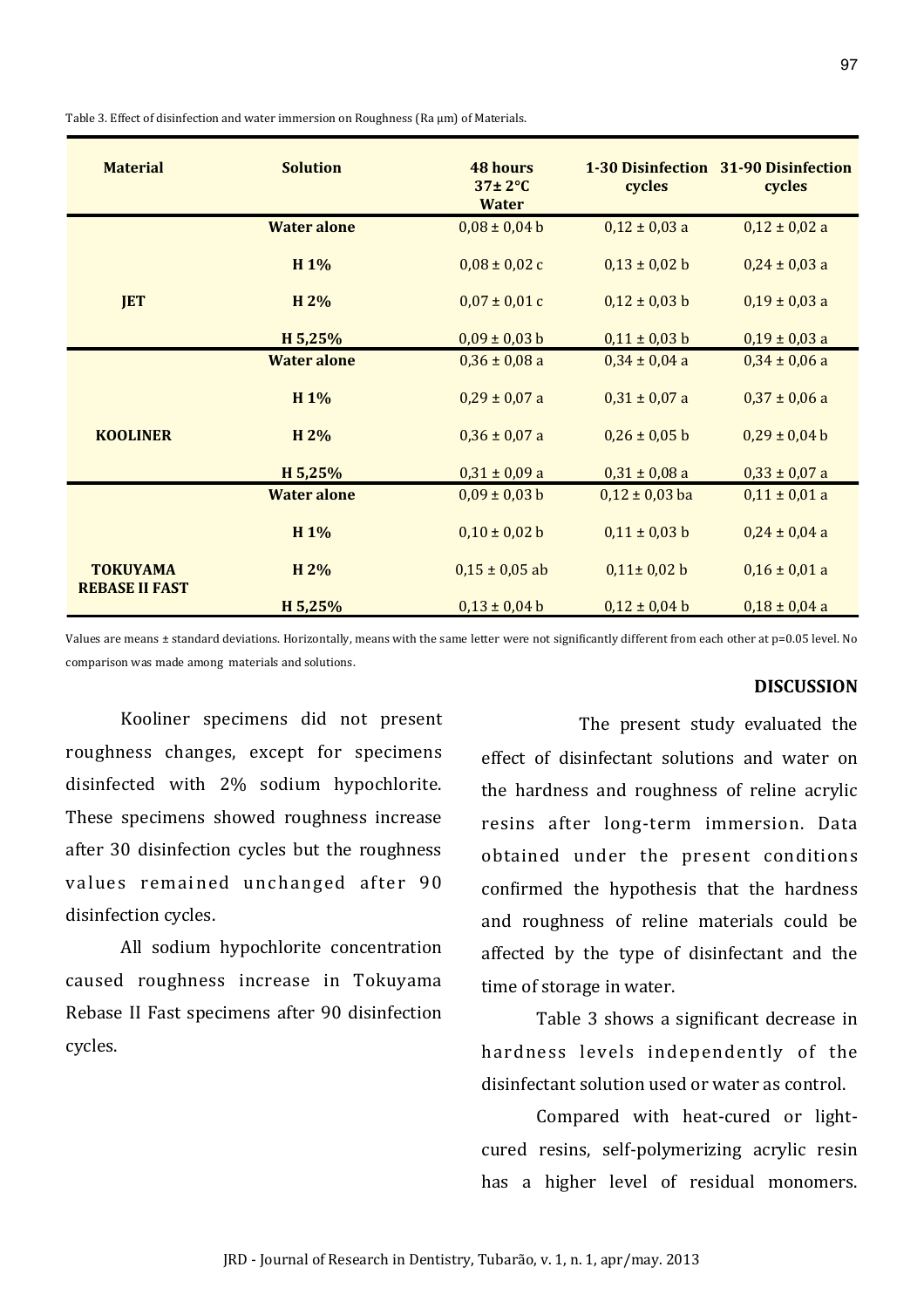Hardness values of self-polymerizing resins are lower than heat-cured resins because polymerization in room temperature associated with oxygen presence inhibit or retard the polymerization and produce amounts of methyl methacrylate monomer that still remains in the acrylic resin and facilitate microvoid formation between polymeric chains<sup>25-26</sup>. The residual methyl methacrylate monomer released into water and the water sorption are superior in selfpolymerizing resins.

Water sorption initially caused a softening of the polymer resin component by swelling the network and reducing the frictional forces between the polymer chains.

The absorbed moisture also acts as a plasticizer, lowering the glass transition temperature (Tg) of the cured resins. Water sorption may eventually cause irreversible damage to the material by formation of microcracks through repeated sorption/ desorption cycles. This is followed by hydrolytic degradation of the polymer with scission of the ester linkages and gradual deterioration of the infrastructure of the polymer over time. Once the polar sites in the polymer network become saturated with water, equilibrium is reached between bound and free sites and the water sorption stabilized intermitting its absorption<sup>26</sup>. The results of our study corroborate the hypothesis that both water alone and water contained into hypochlorite solution, diffuse through the resin until saturation, which softens the surface in self-polymerizing resins and decreases the hardness values

Although the results of this study reveal a small, but significant decrease on all the materials after 90 repeated immersion cycles of disinfections: we considered these findings clinically not significant. The hardness exhibited by all the hard reline materials before and after 90 cycles of disinfection procedure are acceptable for a secure use by complete acrylic denture wearers; thus, for complete acrylic denture wearers with stomatitis, it is possible an implementation of a daily immersion protocol with any of this chemical disinfection solutions, with these concentrations and immersion time, for complement mechanical cleanses.

The roughness exhibited in all the materials, including the initial results and those after 90 immersion cycles of disinfection was lower than the results reported by the literature<sup>27</sup>. The results of the present study revealed that after 90 cycles of a simulated denture disinfection procedure in chemical solutions, the surface roughness was close to or over the threshold surface roughness for bacterial retention ( $Ra = 0.2 \mu m$ ); an increase in bacterial colonization would be expected on surface roughness over 2.2 µm . A previous study showed that the same acrylic resins maintained low surface roughness levels, when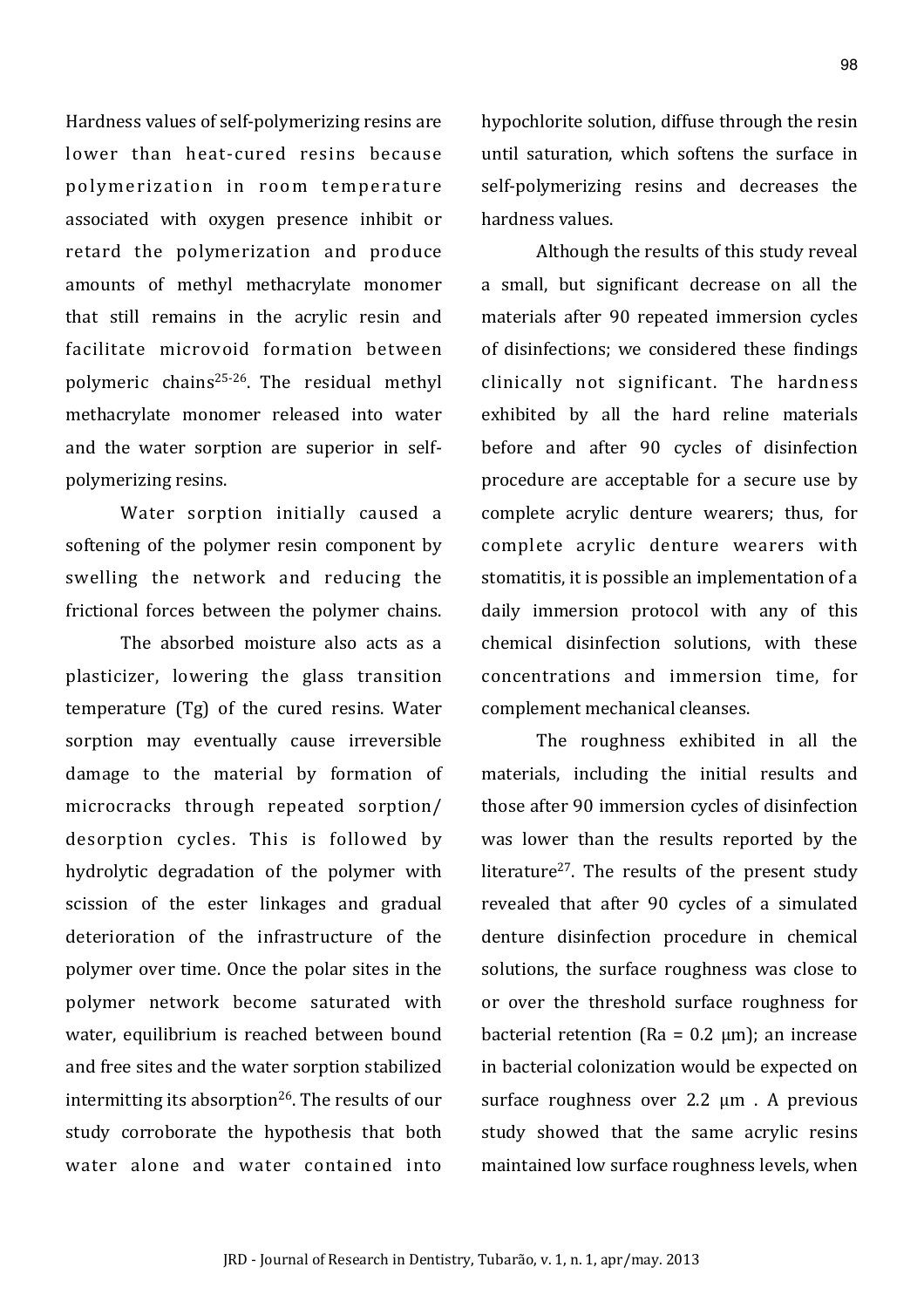submitted to 30 cycles of disinfection<sup>20</sup>. That collaborates to low plaque accumulation and enables effective mechanical and chemical denture hygiene. The present study results corroborate to these findings and show that the tested hypochlorite solutions can be safely used on self-polymerizing reline acrylic resins through 90 immersion cycles, without drastic changes on its superficial roughness.

Therefore, for the complete interpretation of these results, further studies, such as increased periods of time, must be conducted to verify the effect of chemical disinfecting solutions on hardness and surface roughness of hard reline acrylic resins.

#### **CONCLUSION**

The hypothesis tested was accepted because the studied solutions promoted adverse effects on reline acrylic resins. Nevertheless the tested disinfection protocols were considered safe to use in selfpolymerized acrylic resins. Although the hardness and roughness value has showed a statistically significant increase after 90 immersion cycles in hypochlorite solution, this alteration was considered of little clinical relevance. Other studies are necessary for an evaluation of the effects of degradation on acrylic resins by using sodium hypochlorite disinfection.

### **REFERENCES**

1. Haywood J, Basker RB, Watson CJ et al. A comparison of three hard chairside denture reline materials. Part 1. Clinical evaluation. Eur J Prosthodont Rest Dent. 2003 Dec; 11 (4): 157-63.

2. Arina T, Murata H, Hamada T. Analysis of composition and structure of hard autopolymerizing reline resins.  $J$ Oral Rehabil 1996 May; 23(5): 346-52.

3. Radford DR, Challacombe SJ and Walter JD. Denture plaque and adherence of Candida albicans to denturebase materials in vivo and in vitro. Crit Rev Oral Biol Med, 1999; 10(1):99-116.

4. Radford DR, Sweet SP, Challacombe SJ and Walter JD. Adherence of Candida albicans to denture-base materials with different surface finishes. J Dent, 1998 Sep; 26(7):577-83.

5. Nikawa H, Chen J, Hamada T, Nishimura M and Polyzois G. Candida albicans colonization on thermal cycled maxillofacial polymeric materials in vitro. J Oral Rehabil, 2001 Jun; 28(6):526-33.

6. Arkell S, Shinnick A. Update on oral candidosis. Nurs Times. 2003 Dec; 99(48):52-3.

7. Chandra J, Mukherjee PK, Leidich SD, Faddoul FF, Hoyer LL, Douglas LJ, et al. Antifungal resistance of candidal biofilms formed on denture acrylic in vitro. I Dent Res. 2001 Mar; 80(3):903-8.

8. Brace ML, Plummer KD. Practical denture disinfection. J Prosthet Dent. 1993 Dec; 70(6):538-40.

9. Silva PM, Acosta EJ, Pinto Lde R, Graeff M, Spolidorio DM, Almeida RS, Porto VC. Microscopical analysis of Candida albicans biofilms on heat-polymerised acrylic resin after chlorhexidine gluconate and sodium hypochlorite treatments. Mycoses. 2011 Nov; 54(6): 712<7.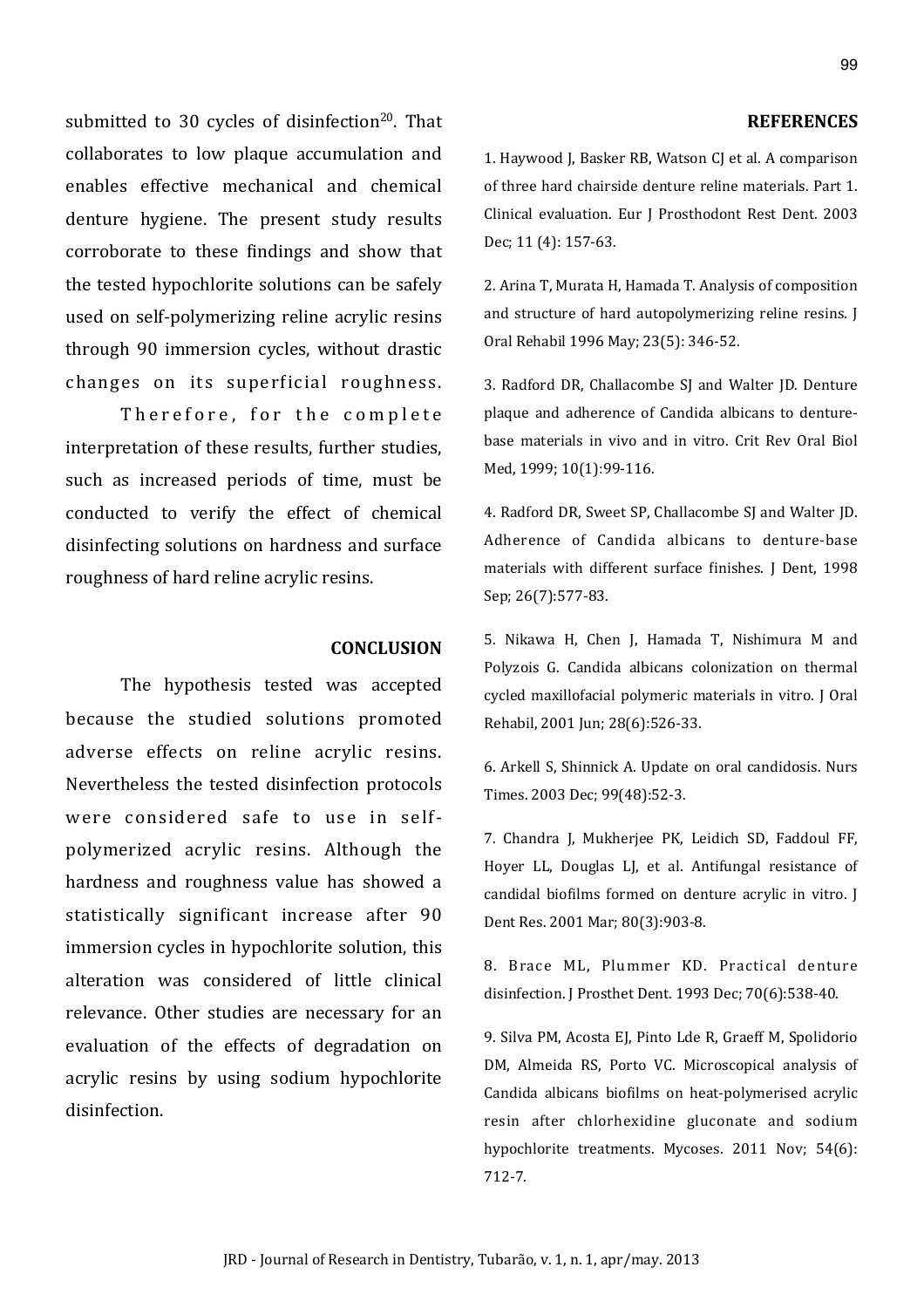10. Chau VB, Sauders TR, Pimsler M, Elfring DR. Indepth disinfection of acrylic resin. J Prosthed Dent. 1995 Sep; 74(3):309-13.

11. Catalan A, Herrera R, Martinez A. Denture plaque and palatal mucosa in denture stomatitis: scanning electron microsopic and microbiologic study. J Prosthet Dent. 1987 May: 57(5):581-6.

12. Chan EC, Iugovaz I, Siboo R, Bilyk M, Barolet R, Amsel R, et al. Comparison of two popular methods for removal and killing of bacteria from dentures. J Can Dent Assoc. 1991 Dec; 57(12):937-9.

13. Block SS. Disinfection, sterilization, and preservation. 4ed. Philadelphia: Lea & Febiger; 1991.

14. Council ODT, Council OPSaDLR, Guidelines for infection control in the dental office and the commercial dental laboratory. J Am Dent Assoc. Chicago 1985 Jun; 110(6):969-72.

15. Neppelenbroek KH, Pavarina AC, Vergani CE and Giampaolo ET. Hardness of heat-polymerized acrylic resins after disinfection and long-term water immersion. J Prosthet Dent, 2005 Feb; 93(2):171-6.

16. Pavarina AC, Vergani CE, Machado AL, Giampaolo ET and Teraoka MT. The effect of disinfectant solutions on the hardness of acrylic resin denture teeth. J Oral Rehabil, 2003 Jul; 30(7):749-52.

17. Nakahara T, Harada A, Yamada Y, Odashima Y, Nakamura K, Inagaki R, Kanno T, Sasaki K, Niwano Y. Influence of a new denture cleaning technique based on photolysis of  $H(2)O(2)$  the mechanical properties and color change of acrylic denture base resin. Dent Mater J. 2013 Apr; 32(4):529-36.

18. Silva PM, Acosta EJ, Jacobina M, Pinto Lde R, Porto VC. Effect of repeated immersion solution cycles on the color stability of denture tooth acrylic resins. J Appl Oral Sci. 2011 Nov-Dec; 19(6):623-7.

19. Rodrigues SA, Nunez Pantoja JM, Takahashi JM, Consani RL, Mesquita MF Effect of chemical cleaning agents on the flexural strength of acrylic and hard denture line resins. Gen Dent. 2013 Jul; 61(4):e1-4.

20. Pinto Lde R, Acosta EJ, Távora FF, da Silva PM, Porto VC. Effect of repeated cycles of chemical disinfection on the roughness and hardness of hard reline acrylic resins. Gerodontology. 2010 Jun; 27(2):147-53.

21. Pinto LR, Silva PMB, Porto VC. Effects of long-term repeated chemical disinfection treatment on the surface hardness self-polymerizing reline resins. Journal of Research in Dentistry. 2013.may-jun; 1(1)55:63.

22. Lin CT, Lee SY, Tsai TY, Dong DR and Shih YH. Degradation of repaired denture base materials in simulated oral fluid. J Oral Rehabil, 2000 Mar; 27(30): 190-8.

23. Asad T, Watkinson AC and Huggett R. The effects of various disinfectant solutions on the surface hardness of an acrylic resin denture base material. Int J Prosthodont, 1993 Jan-Feb; 6(1):9-12.

24. Asad T, Watkinson AC and Huggett R. The effect of disinfection procedures on flexural properties of denture base acrylic resins. J Prosthet Dent, 1992 Jul;  $68(1):191-5.$ 

25. Soles CL, Chang, FT, Gidley DW and Yee AF. Contributions of the nanovoid structure to the kinetics of moisure transport in epoxy resins. J Polym Sci, 2000; 38:776-91.

26. Soles CL and Yee AF. A discussion of the molecular mechanisms of moisture transport in epoxy resins. J Polym Sci, 2000; 38:792-802.